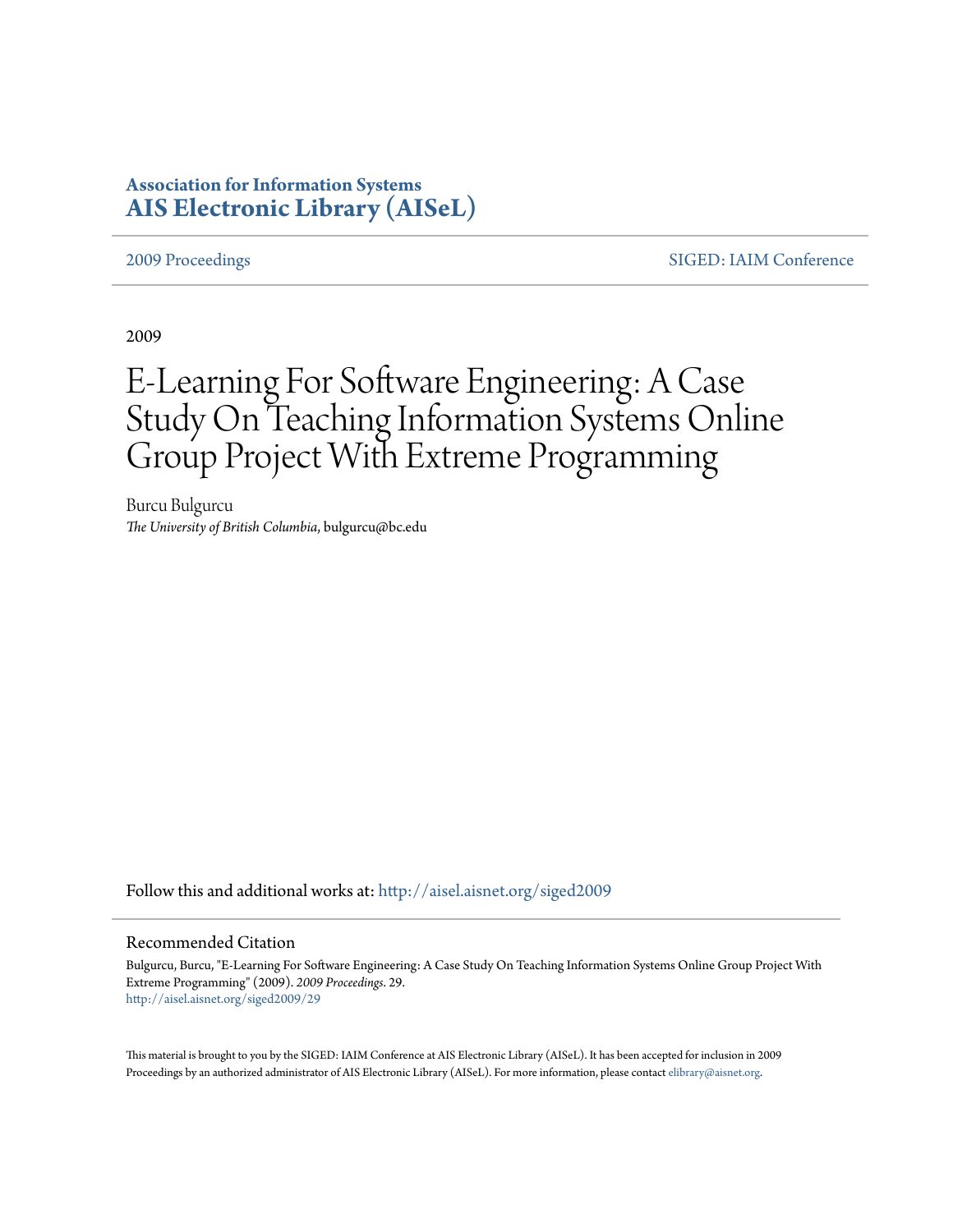# **E-LEARNING FOR SOFTWARE ENGINEERING: A CASE STUDY ON TEACHING INFORMATION SYSTEMS ONLINE GROUP PROJECT WITH EXTREME PROGRAMMING**

Burcu Bulgurcu Department of Management Information Systems The University of British Columbia burcu.bulgurcu@sauder.ubc.ca

#### **Abstract:**

This paper reports the experience gained in software engineering group work within the framework of a fourteen week master's level graduate course on information systems development. Teams of three to five members developed web-based application systems using the Distributed eXtreme Programming (XP) methodology. A case study is proposed to understand the issues encountered by students during the software development process and to determine the impact of XP methodology as well as team members' geographical distribution on students' overall performance. We suggest that teaching an information systems group project online with agile methodology (i.e. distributed XP) brings several issues to be considered before and during the development process. This study points out these issues, particularly those regarding student teams' communication, coordination, and collaboration practices. Improvement of these issues in the future would help educators develop more effective education settings and help students enhance their performance.

**Keywords:** distributed software development, virtual teams, e-learning, software engineering, extreme programming

#### **I. INTRODUCTION**

Over the last decade, parallel to the consistent development of information technologies and globalization of the world, the phenomena of distributed software development and virtual teams have been intensified. As a result, increasingly dispersed development practices across geographical distances were introduced. Even though distributed software development is a highly challenging, complex and risky process, today's competitive business environment requires multi-site, and even multinational and multicultural development settings for many software development projects [Herbsleb and Moitra, 2001]. However, distributed software development is a fairly new phenomenon, which is still evolving and needs further research and work to understand and cope with these challenges and complexities. Likewise, virtual teams represent a new form of organization that offers flexibility and responsiveness and has the potential to revolutionize the workplace [Powell et al., 2004]. While traditional software development offers valuable theoretical background and a starting point, virtual teams with their unique material, technical and social challenges call for additional, specialized research to enhance their effectiveness [Powell et al., 2004]. Despite the availability of the necessary information communication technology infrastructures, effective utilization of these technologies for distributed development has not yet been clearly discussed.

This paper presents an empirical study which attempts to address and discuss some of the significant questions on virtual software development in an educational context. Accordingly, the development processes and the projects of five different virtual teams of an online software development class were investigated. The goal of this study was to observe the ad-hoc development processes of virtual software development teams, especially their communication, coordination, collaboration, and group decision making practices and to report the major issues of the educational setting as well as the issues of the software development based on the student teams' experiences. Further goal of the study was to improve the development processes of the teams by utilizing an online collaboration support tool, called XPWeb, which is designed to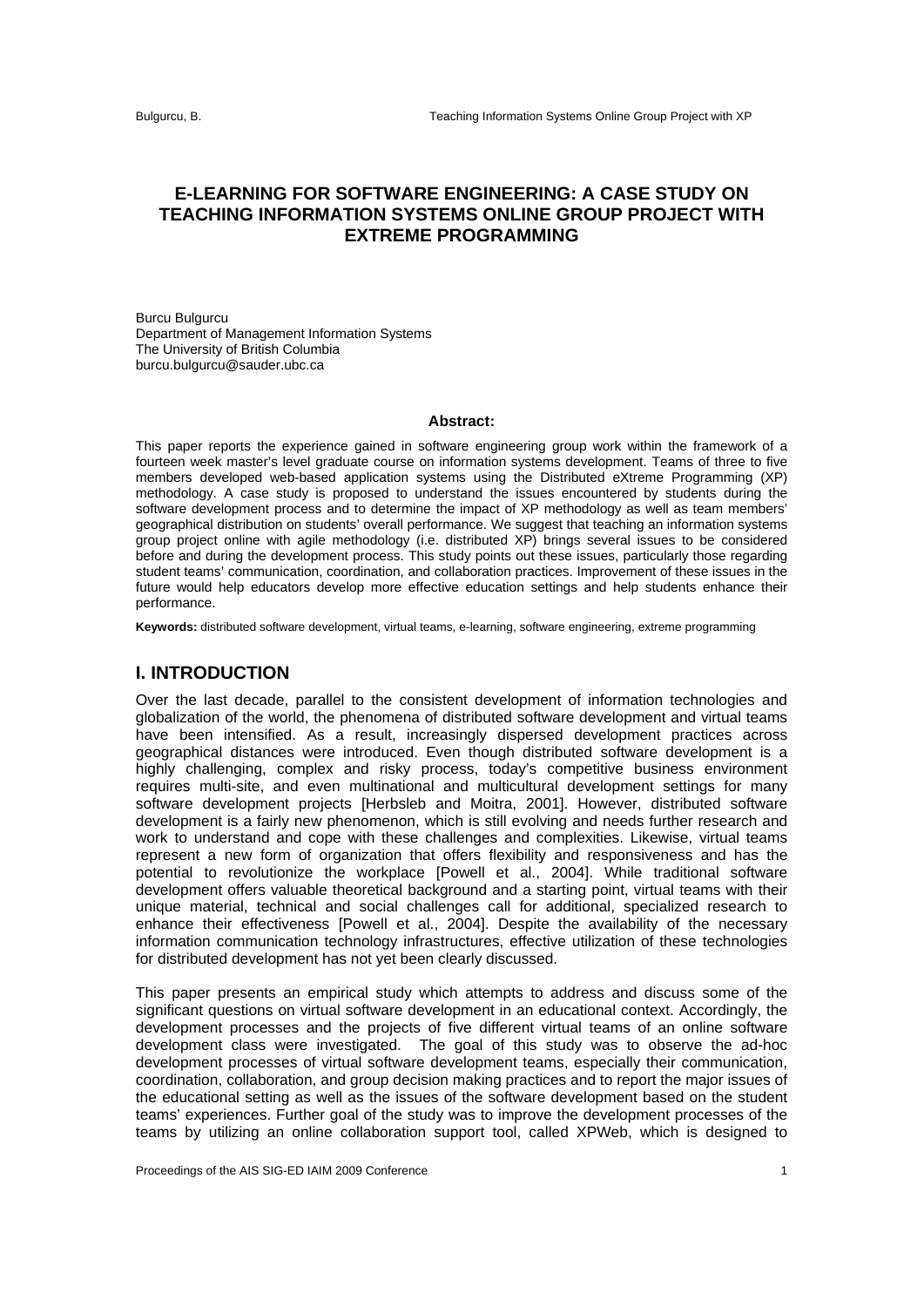support the distributed extreme programming projects. The software development methodology adopted for the course was extreme programming (XP). The fundamental principles of XP, including test-driven and iterative development practices, continual communication with the customer, and collective ownership of developed software and refactoring were fully adopted in this course.

The case study focuses on the following research question: What are the major issues that relate to *communication, coordination,* and *collaboration* practices of software development teams when team members are geographically separated from each other?

## **II. TERMINOLOGY**

### **Distributed Software Development**

A team is defined as a collection of individuals who are interdependent in their tasks but share a common goal and responsibilities for targeted outcomes [Cohen and Baily, 1997]. The concept of virtual teams is defined as; *"groups of geographically, organizationally and/or time dispersed workers brought together by information and telecommunication technologies to accomplish one or more organizational tasks"* [Alavi and Yoo, 1997]. Distinctive features of virtual teams from the traditional ones are basically their reliance on information technologies to communicate with each other, their flexible composition, and their ability to traverse traditional organizational boundaries and time constraints [Powell et al., 2004]. Distributed software development is defined as the software development activities disturbed across multiple sites [Mockus and Herbsleb, 2001].

Distributed software development and virtual teams are known to create both unique advantages and challenges [Herbsleb and Grinter, 1999; Mockus and Weiss, 2001]. Overcoming the distances and extending the possibilities of partnerships are usually key motivations for distributed software development. Additionally, economic forces have turned national markets into global markets and introduced new forms of competition as well as cooperation that reach across national boundaries [Herbsleb and Moitra 2001]. Distributed development, however, also introduces a number of significant challenges for knowledge management, communication, coordination, and process management. In particular, geographically distributed development teams face enormous communication and coordination problems. A case study demonstrates that the difficulty of initiating contact with other partners or team members and several potential unanticipated events can stretch project communication to the breaking point, and project schedules can become compromised as a result of problems in project integration and coordination [Herbsleb and Grinter, 1999]. Lack of trust between the sites, problems in relationship building, and the lack of cohesion are other unique challenges of the distributed development [Powell et al., 2004; Herbsleb and Grinter, 1999; Mockus and Weiss, 2001].

# **Extreme Programming (XP)**

XP is one of the most popular agile software development methods that has been proven to be successful at many organizations functioning in different business contexts [Extreme Programming, 2009]. XP aims at a customer oriented software development methodology which stresses customer satisfaction. The requirements are prioritized according to customers' needs. Instead of attempting to develop all possible requirements in one shot in the requirements analysis phase, as conducted in traditional software development methodologies, XP aims to deliver the software as needed by the customer. XP also empowers software developers to confidently respond to changing customer requirements even at the later stages of development life cycle. To ensure customers' satisfaction and understand their needs, developers have constant communication with their customers as well as fellow programmers. Developers receive ongoing feedback not only by communicating with their customers but also by testing the developed software starting from the beginning of development. Delivering completed part of the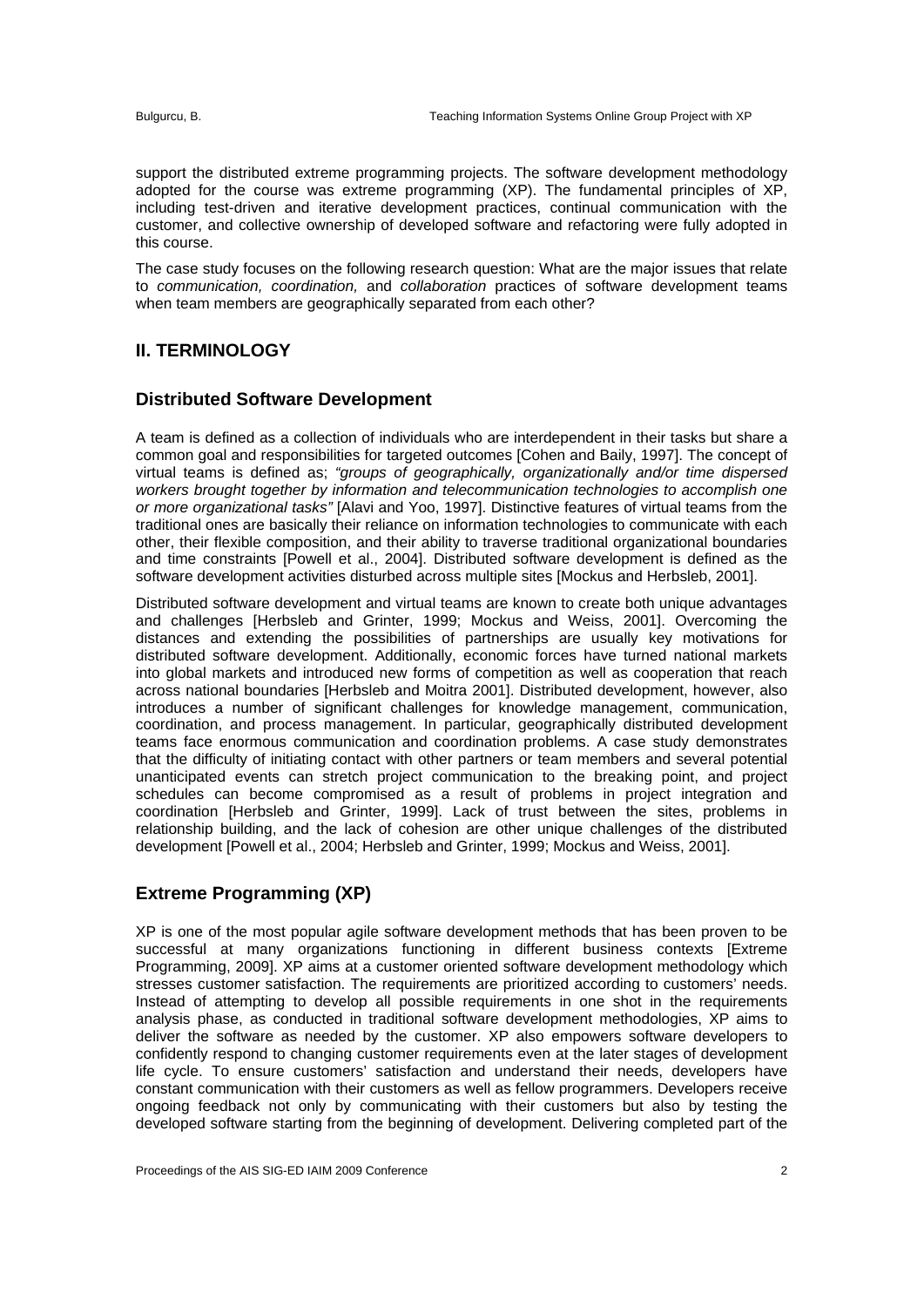system to customers as early as possible, having their feedback, and implementing suggested changes are essentials of the development cycle. Development is iterative and success depends on the unique contributions of team members as well as customers. Communication is one of the essential elements of XP. Simplicity, feedback, respect, and courage are the other essentials that are expected to improve the performance and the quality of the software project. XP aims to implement a simple, yet effective environment to enable team productivity and efficiency. XP enables developers to respond to changing requirements and technology with confidence [Beck and Andres 2004; Beck and Fowler, 2000; Jeffries et al. 2000].

The planning phase is one of the most important phases of XP development. This phase includes development of *user stories* by the customers. User stories represent usage needs of the system users and are used to create time estimates by system developers. Instead of having large requirements documents, user stories include about three-to-four sentences to explain user needs. Next, *release plans* are created to estimate each user story in terms of ideal programming weeks by the development team. It is important to include all the stakeholders' views in the release plan so that technical people and business people can have a negotiated schedule that everyone can commit to. In the next phase, the development team releases iterative versions of the system to the customers. Iterative development adds agility to the development process. Iteration planning often includes identifying tasks, tracking down the process, and re-estimations. Iterations are expected to end with a testable software product. Having customer available is one of the most important requirements of XP, as they are expected to help developers with time estimates, priority assignments, and unit testing. Unit tests are created before coding so that developer is usually clearer about the expectations of the coding. Moreover, because each code piece is followed by a unit test, developer has immediate feedback while working. Lastly, the overall system is tested according to acceptance tests which are created from user stories. Each acceptance test represents expected results from the system. Customers are responsible for verifying and reviewing test scores to decide which failed tests are of highest priority [Extreme Programming, 2009].

#### **III. TEACHING CASE**

#### **The Course and the Participants**

Participants of this study were the students of Informatics Online (ION) 505 course in the Informatics Institute of Middle East Technical University (METU). Informatics-Online (ION) [ION, 2009] is the fully Internet based master's degree program of the Information Systems department of the Informatics Institute. All courses of ION program are carried out asynchronously over an elearning system; called Netclass. The objective and the program structure of ION program are specified as providing expertise on the fundamental and current concepts of information technology and systems to working professionals who need continuing education without the need to come to the campus for lectures.

The ION 505 course, named Information Systems On-Line Group Project, aims to integrate fundamental awareness and expertise obtained in earlier information systems and software engineering courses into a meaningful whole through an applied group project. Course material, in parallel with project stages, presents an overview of fundamental IS project planning and management techniques and approaches. Classroom and Internet-based versions of the course have been started in the Informatics Institute of the same university in 1997. The waterfall approach has been utilized in these courses until 2003. XP methodology has first been introduced in the classroom course (SM 504) in the 2003 fall term, and then in the Internet-based course (ION 505) in the 2004 spring term.

The author of this paper was the research assistant of the ION 505 course during the term in which the study was conducted. She has actively participated in and observed all class and team discussions through the forums of the online class, and joined online team meetings and e-mail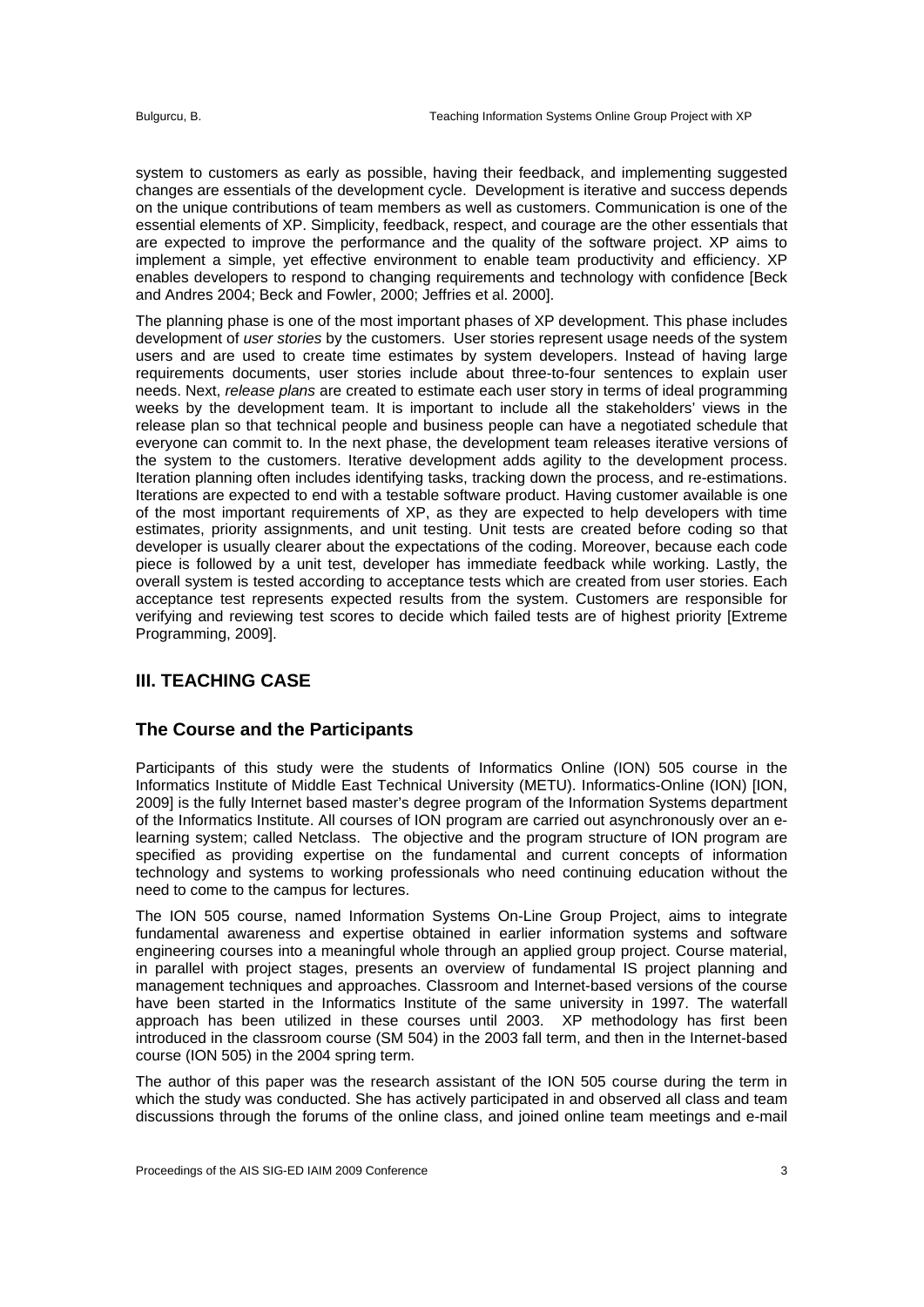lists of project groups. The instructor of the course has been teaching the master's level software engineering group project courses in the Electrical and Electronics Engineering Department (EE 647) and Informatics Institute (SM 504, ION 505) of the METU since the late 1980s.

The participants of the case study were twenty-five students of ION 505. Students were all Turkish, from different geographical locations (twelve of the students were located in Ankara, seven were in Istanbul, one was in Hakkari, one was in Antalya, three were in Europe, and one was in Russia). The online project teams consisted of three or four students. At least one of the group members was geographically separated from others. The teams reported that even the members who were located in the same city could not hold face-to-face meetings but had to work separately and communicate over information communication technologies. Moreover, the instructor of the course who acted as the customer of the development projects was geographically separated from all student teams. Students were expected to select projects that were sufficiently extensive in scope to experience the challenges of the requirements development process and understand the unique challenges of inner and outer group communication of distributed development. Nevertheless, they were only expected to develop prototypes of projects along with a little coding. The following projects were developed by the development teams:

- Team 1: Library Automation System
- Team 2: Scholarship Management System

Team 3: Online Education Framework

Team 4: Online PC Information Database

Team 5: Debt Automation System

Team 6: Business to Business (B2B) e-Marketplace Framework

#### **The Support Tool**

To enhance team members' planning, communication and coordination practices and to overcome the obstacles of their geographically separation, a support tool called XPWeb [XPWeb, 2006] was provided to all teams. XPWeb was a simple web based tool which was designed to manage the projects developed with distributed XP methodology. The tool provided four major functionalities:

- 1) *Planning section* is used to prepare the project schedule and release plan, create user stories and tasks, discuss the stories with the customer, select user stories and tasks, assign team members to tasks, and define roles and responsibilities of group members.
- 2) *Calendar section* is used visualize the tasks of weeks. Task information includes task definitions, assigned team members, and due dates.
- 3) *Reports section* is used to report and assess the performance of the developers and the development processes of development iterations and to provide feedback to team members and the customer about the progress.
- 4) *Versioning section* is used to store and download the latest version of the developed system. End products are made available to group members and the customer.

#### **Software Development Method**

The method utilized for software development was distributed XP. Besides implementing the iterative cycles of XP, teams were also required to submit formal documents with IEEE standards including Software Requirements Specification (SRS - IEEE 830-1998), Software Design Description (SDD - IEEE 1016-1998) and Software Test Documentation (IEEE 829-1998) in each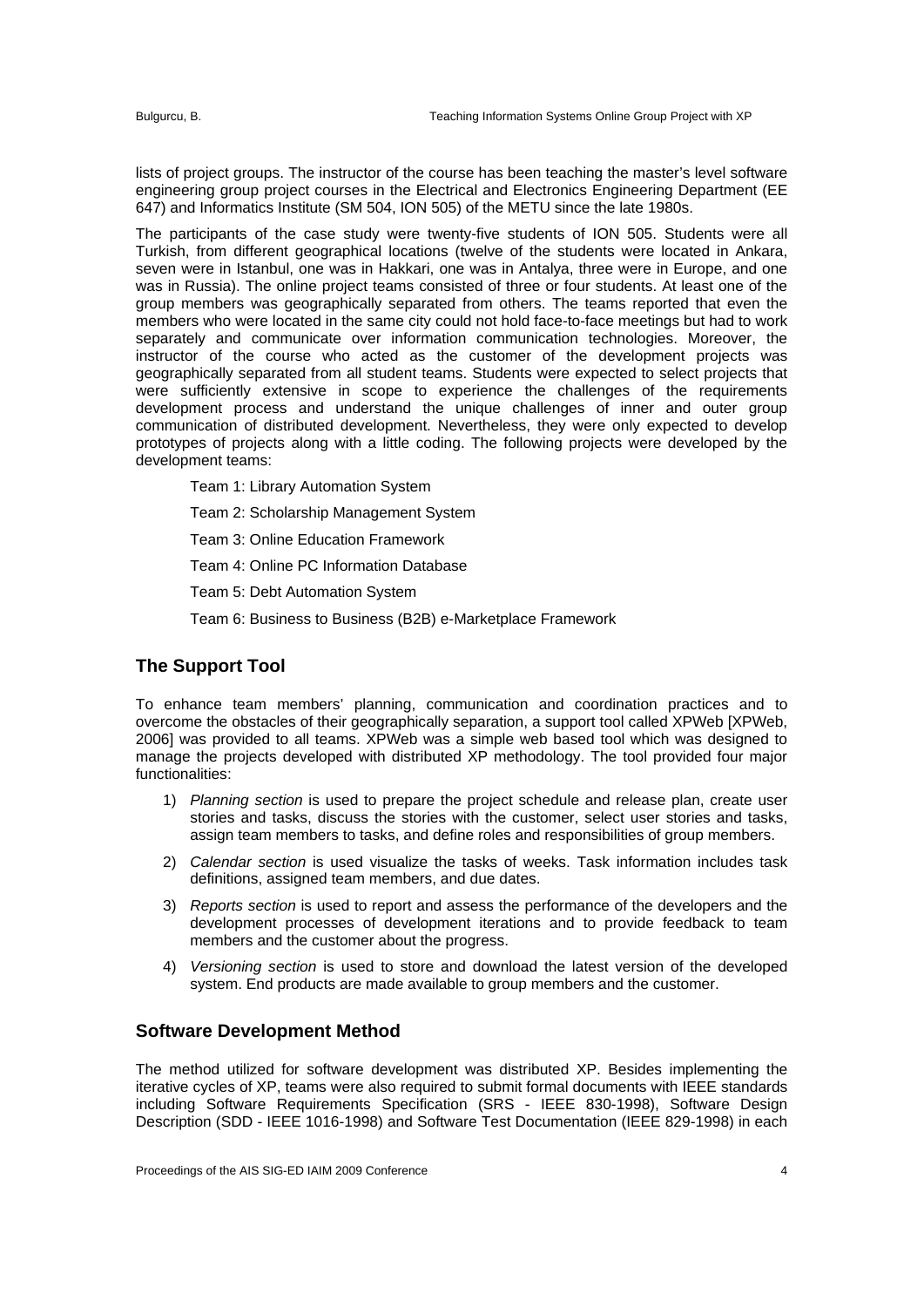development cycle. Teams updated their initial documents according to the proposed iteration plans of each cycle and created the documents iteratively. At the end of the fourth cycle, all teams were expected to submit one SRS, one SDD, and one acceptance test report in addition to the running software. The class started with two weeks of introduction. These weeks involved the following procedures:

- 1. The instructor introduced himself and communicated the objectives and requirements of the course. He informed students about the schedule and the development methodology. He also asked students to introduce themselves and explain their educational and professional backgrounds and interests. He then asked them to propose their preferred team roles for the development project and the tasks that they choose to handle.
- 2. The instructor required the students to form groups of 3 to 4 people. In the meantime, he asked instructed them to learn the basics of XP and its base practices from his suggested references.
- 3. Students formed their project groups and submitted a project proposal.
- 4. The forums for the communication of all groups were created in Netclass system. Students were required to employ the forums for inner group communications and for their decision making activities.
- 5. The instructor revised the proposals and asked for the release plans.
- 6. The instructor introduced the support tool, namely; XPWeb. He asked students to read the lecture notes on the utilization and effective usage of the tool. Students were required to employ the support tool during the development. The support tool not only helped students with their development activities, such as scheduling, planning, reporting, and versioning, but also helped the instructor (and the researcher) to follow up the end-products each week. Furthermore, the tool helped the instructor (and the researcher) examine the roles and responsibilities of team members.
- 7. Students presented the project plans which were developed according to the guidelines of XP. Students developed user stories, user validation criteria, requirement priorities, their weights and implementation risks in that phase. In the later phases, the instructor acted as the customer of the development project.

After the introduction weeks, students were involved in project implementation cycles. There were four iterative cycles, each lasting for two weeks. Iterative cycles involved four fundamental phases:

*System Requirement Analysis Phase:* Teams developed and submitted their iteration plans. Based on their release plans, they selected critical stories to be implemented in the following iteration cycle. They updated the weight, priority, and risk indexes of their stories from their previous plans. They created the tasks for the selected stories and assigned the tasks to team members. The deliverables of this phase were the iteration plan and the updated SRS report.

*System Design Phase:* Teams developed their design activities according to the user stories of their iteration plans. The deliverable of the phase was the updated SDD report.

*Systems Implementation Phase:* Teams developed the running software system according to the selected stories. They updated their initial plans in the support tool, and reported the team performance as well as the individual performances. The deliverable of the phase was the running software system and the code of the system.

*Testing Phase:* Teams developed the unit tests for testing. They validated the running software system with the predefined validation criteria. The deliverables of the phase were the debugged software system and the updated acceptance test report.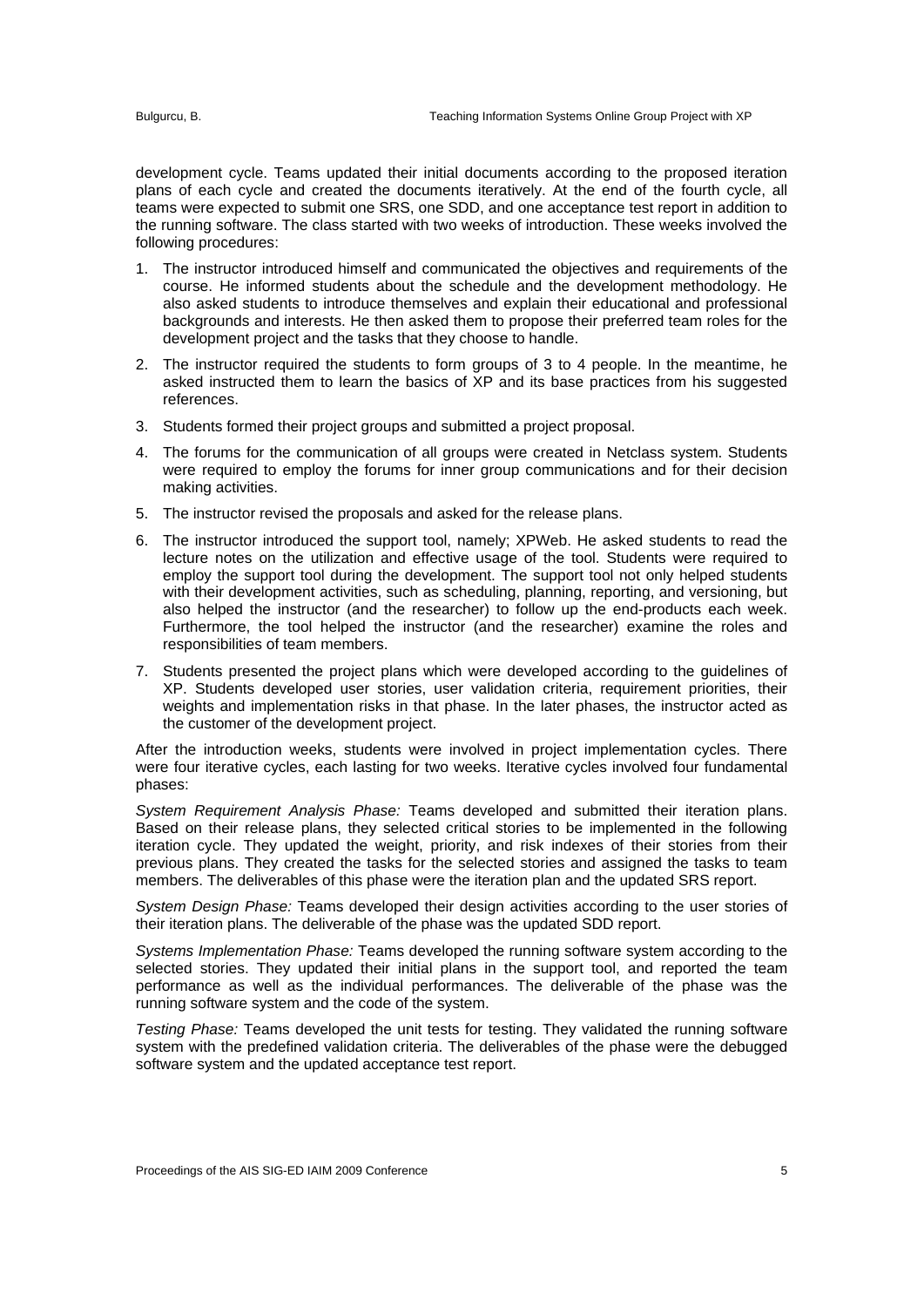#### **IV. METHOD AND DATA COLLECTION**

Multiple data collection methods are typically employed in case studies. Ideally, evidence form two or more sources converge to ensure reliability of the research findings [Benbasat et al., 1987]. Utilization of multiple sources of data also supports triangulation (cross-validation of information and conclusions through the use of multiple procedures of sources). Thus, we utilized multiple data collection methods as the data collection strategy. Three main data collection methods—interviews, direct observations, and artifact and document analysis—were employed. The summary of the data collection procedures is as follows:

- The researcher directly observed the development processes of the teams during the education term as the teaching assistant of the course. Direct observations included observations and analysis the end products of each iteration cycle as well as inner group communications (by joining the e-mail groups, following the class discussions on the elearning webpage, analyzing the logs of XPWeb etc.).
- An online survey was conducted at the end of the semester to understand students' general perceptions on the development setting.
- Group interviews were conducted with the student teams.

#### **V. FINDINGS OF THE STUDY**

The major issues of the educational setting and teams' software development processes were grouped under four categories as follows:

**1. The issues regarding the educational setting:** Some of the major issues were directly related to the characteristics of the educational setting, as the participants of the study were students of an online course.

*Time restrictions*: Team members reported that despite the importance of analysis phase, allocated time was very limited, which resulted in negative impacts on the development of group dynamics, performance of group decision making, and definition of clear roles and responsibilities. Team members suggested that because of their geographical separation, formation of a group culture and dynamics were essential for better performance. Teams argued that initialization phase should be strongly encouraged by the instructor and supported by several team formation activities.

Teams suggested that, in particular, they suffered from the following problems due to time restrictions:

- *Issues regarding team work:* Teams could not establish a team culture, which resulted in diverse work focuses of team members, lack of motivation and discipline, and unbalanced work load.
- *Issues regarding overall planning activities:* Teams could not propose accurate size and feasibility estimations for user stories in the analysis phase. As a result, they frequently had to deviate from the initial plan during the development.
- *Issues regarding definitions for roles and responsibilities***:** Teams could not propose clear definitions for team members' roles and responsibilities. The lack of definitions resulted in ineffective inner group communication and coordination practices since clear role and responsibility definitions were essential to establish the communication protocols and to outline the activity based management plan.

*Difficulty in accessing the customer*: Since the projects were developed with the XP methodology, teams frequently needed to access to the customer. However, they argued that they had difficulties when they tried to communicate with the customer.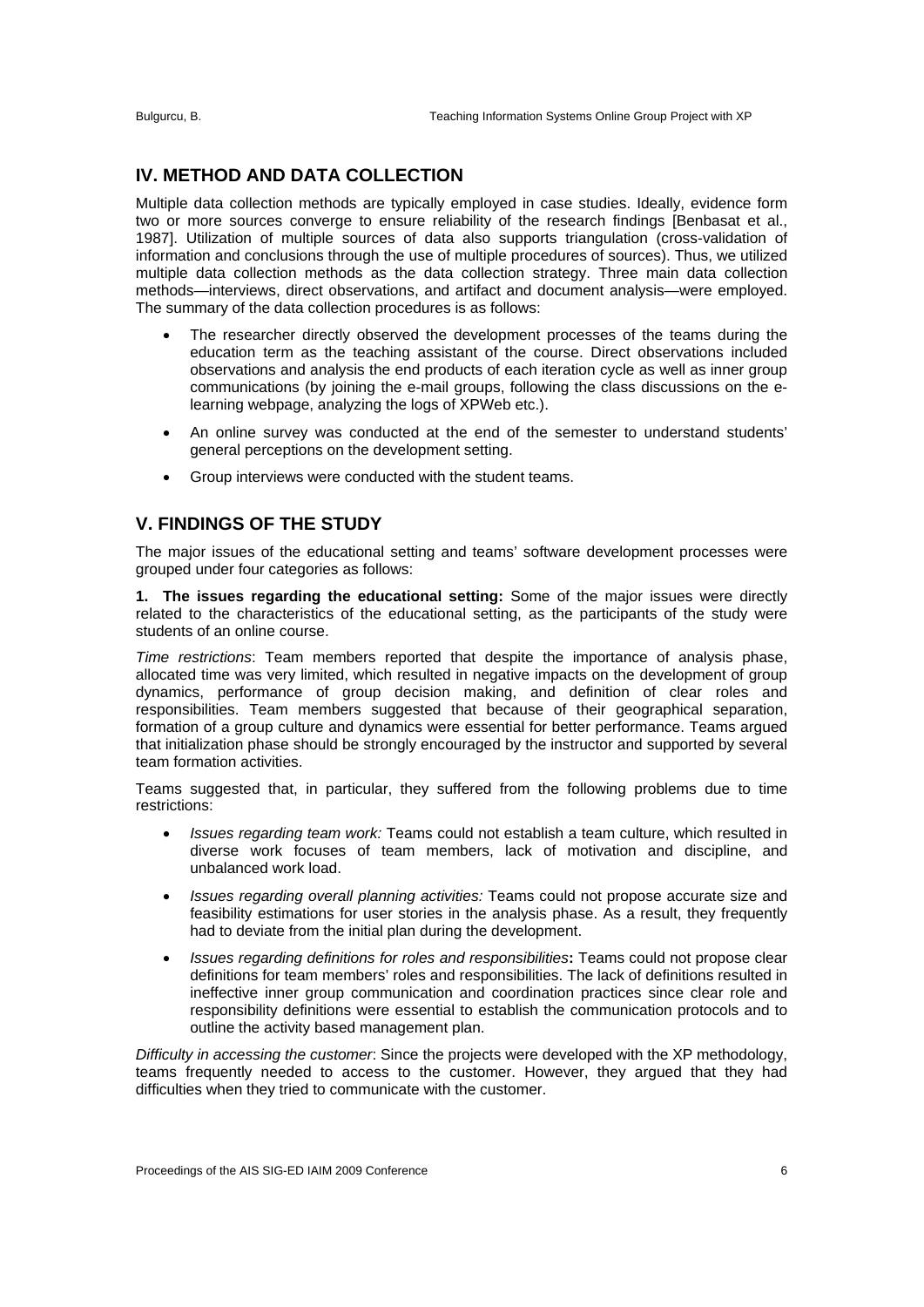*Difficulty in improving the development processes*: Teams suggested that they could not improve their development processes among the iteration cycles due to time restrictions, even though they thought improvement was necessary.

*Need for a comprehensive tool support:* Teams argued that even though they had benefited from the support tool; XPWeb, they needed a more comprehensive communication infrastructure. They explained that even though XPWeb was adequate for planning purposes, it lacked necessary communication and coordination interfaces and decision making features. Since the tool did not satisfy the demands of the teams, they had to utilize other communication tools, such as instant messaging or e-mail. In general, teams used the forum of the class website for asynchronous communication and XPWeb for planning purposes, and used their private e-mails and instant messaging tools for synchronous communication, particularly for inner group communication and decision making purposes. In particular, they used the private e-mails and instant messaging tools for inner group communication and decision making purposes. However, using different tools created problems, such as, communication inefficiencies, information and end-product loses, and difficulties in keeping track of the conversations.

**2. The issues regarding teams' communication practices:** Teams explained that their ineffective communication practices introduced the most difficult problems to overcome. The communication needs were explained as follows:

*Need for a communication plan:* Teams explained that they needed a comprehensive communication plan that would specify all the needs of team communication, such as selection of communication media according to the purposes of communication, specification of meeting schedules and available working hours of team members. Teams added that protocols of communication should be defined in the early phases of development. The protocols should clearly inform the team members about the means of communication, their expected utilization, allowed response times for any communication requests, and strategies for managing the knowledge accumulated by team communications. Teams also argued that communication with the customer should be improved for better requirement elicitation. Thus, the communication plan should also incorporate the communication schedules with the customer as much as possible.

*Need for a communication leader:* Teams argued that in any distributed development setting, there should be a communication leader to coordinate the communication traffic. The communication leader should not only have the responsibility of teams' information transfer, but also work as a team leader and take initiative as a decision maker when necessary.

*Need to support synchronous communication:* Teams explained that they preferred synchronous communication over asynchronous communication because of its effectiveness and efficiency advantages. However, because teams did not know of other team members' work schedules, they had to communicate asynchronously (i.e. e-mails) most of the time, which resulted in inefficiencies in inner group communications. Teams provided two main explanations for the inefficiencies:

- *Misunderstandings in asynchronous communication:* One of the team members explained their problem as follows: "The written communications often caused *misunderstandings which resulted in more serious problems. For example, two of our team members were assigned implementation and testing tasks. However, due to frequent communication problems, we had to assign both tasks to one member and this strengthened the unbalanced workload among our team members."*
- *Delays in completion of work tasks:* Because it was difficult to predict when the message will be read and responded to, asynchronous communication usually resulted in delays in the completion of work processes. Team members explained that when they attempted to communicate over an asynchronous communication medium, they usually utilized another synchronous communication tool, such as telephone, to confirm whether the message was received by the other team member.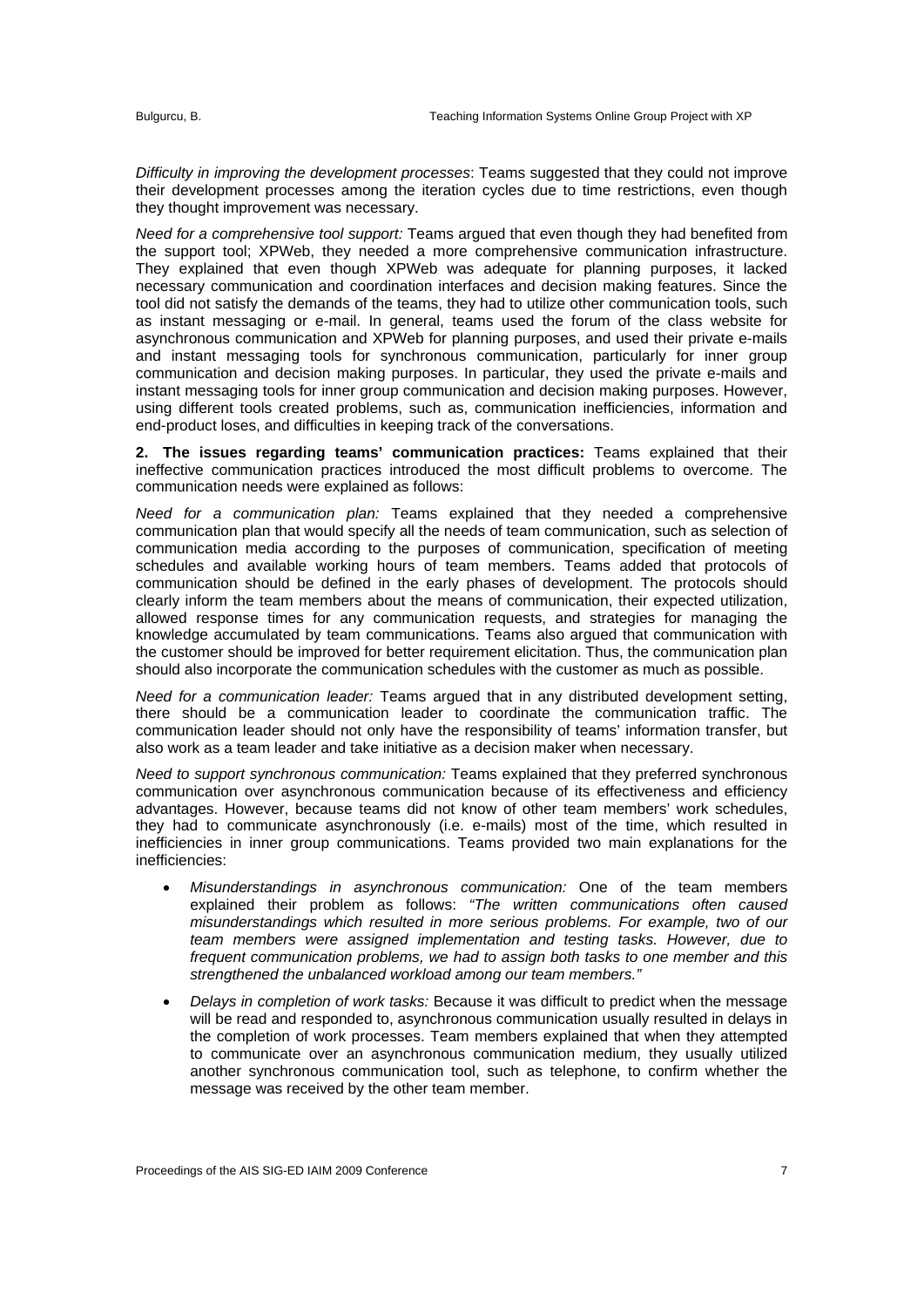**3. The issues regarding teams' coordination practices:** Teams explained that they had several coordination problems as a result of their ineffectiveness in their planning, teamwork, and communication practices. The coordination needs were explained as follows:

*Need to enhance parallel work and reduce unbalanced work load:* Teams explained that most of the tasks were highly dependent on each other or had to be completed in sequence. So, teams could not manage to work on the same task as a group or to process several tasks in parallel. Ineffectiveness of communication practices also had negative impacts on coordination of sequential tasks. The problem particularly resulted in unbalanced workloads for some of the team members. For example, one of teams explained that they had two experienced coders in the team, so they assigned the coding tasks to both. However, due to their communication problems, one of the coders had to take the full responsibility of the entire coding task. Teams also mentioned that each team member had to strictly commit to the deadlines of the tasks for which he or she was responsible, because the iteration cycles were very short and the minor delays of each of the team members usually resulted in major delays at the end of the development cycles.

**4. The issues regarding teams' collaboration practices:** Teams explained that they had several collaboration problems because they could not develop a team culture. The teams' collaboration needs were explained as follows:

*Need to agree on a common goal:* Team members' lacking of a common goal and their having distinct work focuses and motivations were proposed as the major causes of collaboration problems.

*Need to enhance group decision making:* The team's ability to perform group decision making was proposed as the most significant factor to enhance group collaboration. It helped team members clarify their roles and responsibilities and enhanced their involvement and in turn their motivation to work as a group.

# **VI. CONCLUDING REMARKS**

The use of virtual teams in software development is a promising but challenging phenomenon. This study aimed to reveal major issues of distributed software development and the effectiveness of virtual teams in an educational setting. The main conclusions drawn from the study are as follows:

- Having *strong communication infrastructures* is one of the major success factors of virtual development. The need for a *comprehensive communication plan and a communication leader* is strongly emphasized. According the findings of the case, the communication plan should specify: *the communication schedule, the media to contact other team members, required response time to reply communication requests, points of contact for team members.*
- Having *clear definitions for team members' roles and responsibilities* is one of the major success factors of virtual development. Lack of clear definitions introduced several communication, coordination, and collaboration problems such as: difficulties in developing the communication plan, unbalanced information distribution among team members, unbalanced work load, dependencies on specific team members, delays in sequential tasks and work processes, distrust of other team members.
- Having a *comprehensive web-based tool support* is one of the major success factors of virtual development. The tool should be comprehensive and suitable for the team structure, development methodology, and development processes. Furthermore, teams should be trained about the features of the tool and usefulness of the system. Lastly, teams should be given the necessary adaptation time to get accustomed to the tool.
- Having a *strong team culture* that would provide a focus of work is one of the major success factors of virtual development. Results of the case study suggest that sufficient amount of time should be devoted to team formation processes in the project initialization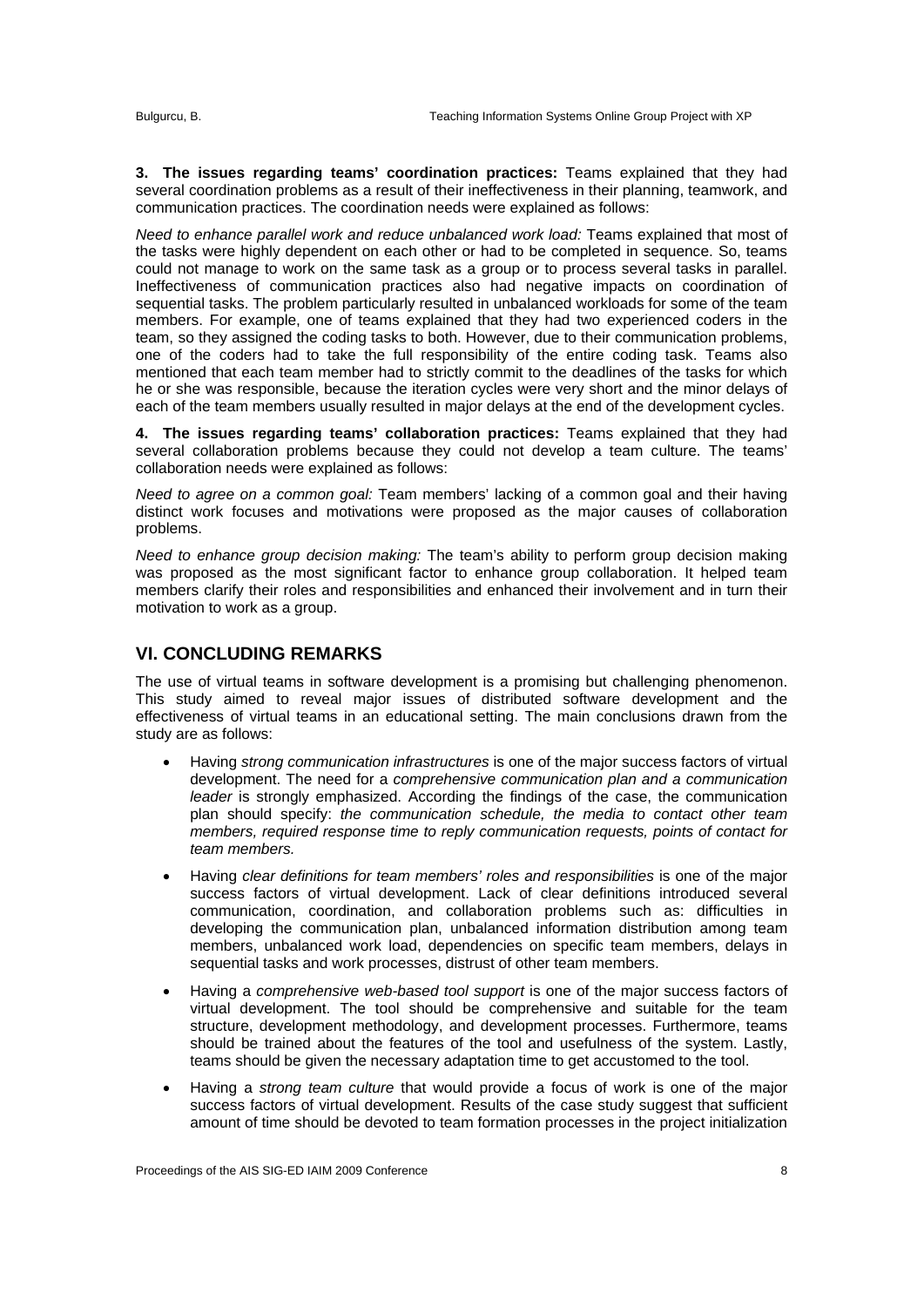phase. The instructor should encourage student teams get know each other to build up a team culture. Team members should have good knowledge about other team members' work styles, available project working hours etc.

- Having *strong coordination practices* is one of the major success factors of virtual development. Based on this case study, the following issues were understood to be vital for the success of team members' effective coordination:
	- Work tasks should be clearly defined. The tasks should be well-managed and distributed to team members to support parallel work as much as possible.
	- The work flows should be clearly defined and synchronized by considering the sequence of events, task and actor dependencies, work schedules, and available resources. The parallel work of team members would reduce idle times of team members and help synchronize the end work products.
	- Strong communication practices would also help prevent problems of ineffective coordination.
	- Processes involving geographically-separated team members should be planned to require as minimum contact as possible.

This study discussed the issues of students in an information systems online group project. However, the question of how we can mitigate these issues still needs further discussion. Further research needs to propose solutions to resolve the highlighted issues. Another area of research may be the implementation of a comprehensive support tool that reflects the identified needs of the development teams.

The findings of this study were based on an educational setting and concern the issues encountered by students in a short period of time. However, distributed software development is known to be a much more complex phenomenon, particularly in the form of virtual organizations and global development, because of the differences in developers' cultural backgrounds and/or spoken languages. Hence, this study simply aims to provide a broad understanding about the issues encountered by the student development teams. Generalization of findings to other contexts should be done with careful attention. A fruitful research direction could be to compare the findings of this study with those of the studies investigating global organizations functioning in different contextual settings.

#### **VII. REFERENCES**

- Alavi, M. and Yoo, Y. (1997). "Is Learning in Virtual Teams Real?", *Working Paper Harvard Business School*, MA.
- Benbasat, I., Goldstein, D.K. and Mead, M. (1987). "The Case Research Strategy in Studies of Information Systems", *MIS Quarterly*, (11)3, pp. 396-368.
- Beck, K., Andres, C. (2004). *Extreme Programming Explained: Embrace Change (2nd Edition)*, Addison-Wesley Professional.
- Beck , K., Fowler, M. (2000). *Planning Extreme Programming*. Addison-Wesley Longman Publishing Co., Inc., Boston, MA.
- Cohen, S. G. and Bailey, D.E. (1997). "What Makes Teams Work: Group Effectiveness Research from the Shop Floor to the Executive Suite", *Journal of Management, 23(*3), pp. 239-290.
- Extreme Programming (2009, September 28). Retrieved October 26, 2009, from Extreme Programming: A gentle introduction website: http://www.extremeprogramming.org/